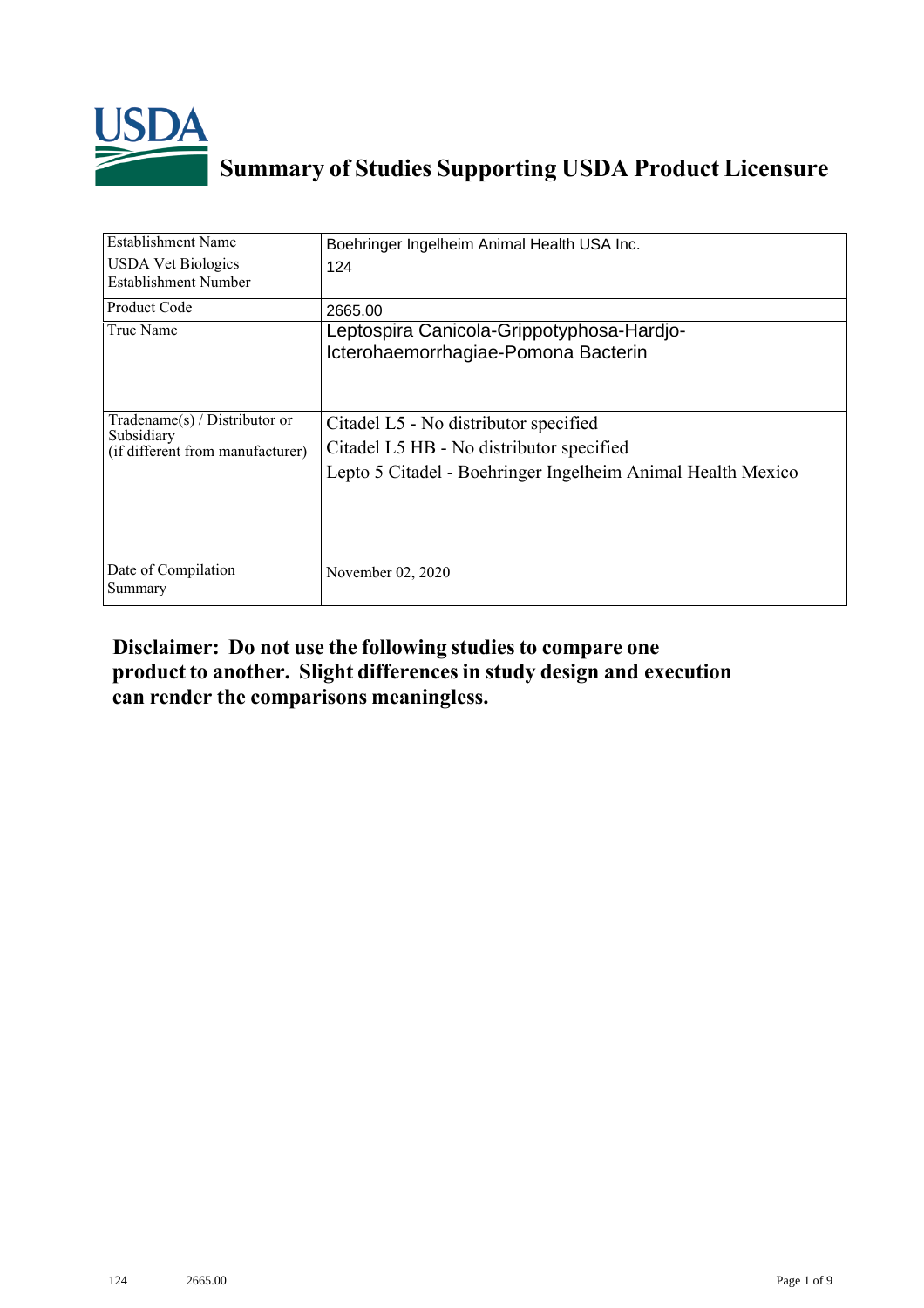| <b>Study Type</b>              | Efficacy                                                                                                                                                                                                                                                                                                                    |  |  |  |  |  |  |
|--------------------------------|-----------------------------------------------------------------------------------------------------------------------------------------------------------------------------------------------------------------------------------------------------------------------------------------------------------------------------|--|--|--|--|--|--|
| <b>Pertaining to</b>           | Leptospira canicola                                                                                                                                                                                                                                                                                                         |  |  |  |  |  |  |
| <b>Study Purpose</b>           | Demonstration of efficacy against leptospirosis caused by                                                                                                                                                                                                                                                                   |  |  |  |  |  |  |
|                                | Leptospira canicola                                                                                                                                                                                                                                                                                                         |  |  |  |  |  |  |
| <b>Product Administration</b>  |                                                                                                                                                                                                                                                                                                                             |  |  |  |  |  |  |
| <b>Study Animals</b>           | <b>Bovine and Porcine</b>                                                                                                                                                                                                                                                                                                   |  |  |  |  |  |  |
| <b>Challenge Description</b>   |                                                                                                                                                                                                                                                                                                                             |  |  |  |  |  |  |
| <b>Interval observed after</b> |                                                                                                                                                                                                                                                                                                                             |  |  |  |  |  |  |
| challenge                      |                                                                                                                                                                                                                                                                                                                             |  |  |  |  |  |  |
| <b>Results</b>                 | Study data were evaluated by USDA-APHIS prior to product<br>licensure and met regulatory standards for acceptance at the time<br>of submission. No data are published because this study was<br>submitted to USDA-APHIS prior to January 1, 2007, and APHIS<br>only requires publication of data submitted after that date. |  |  |  |  |  |  |
| <b>USDA Approval Date</b>      | July 14, 1981                                                                                                                                                                                                                                                                                                               |  |  |  |  |  |  |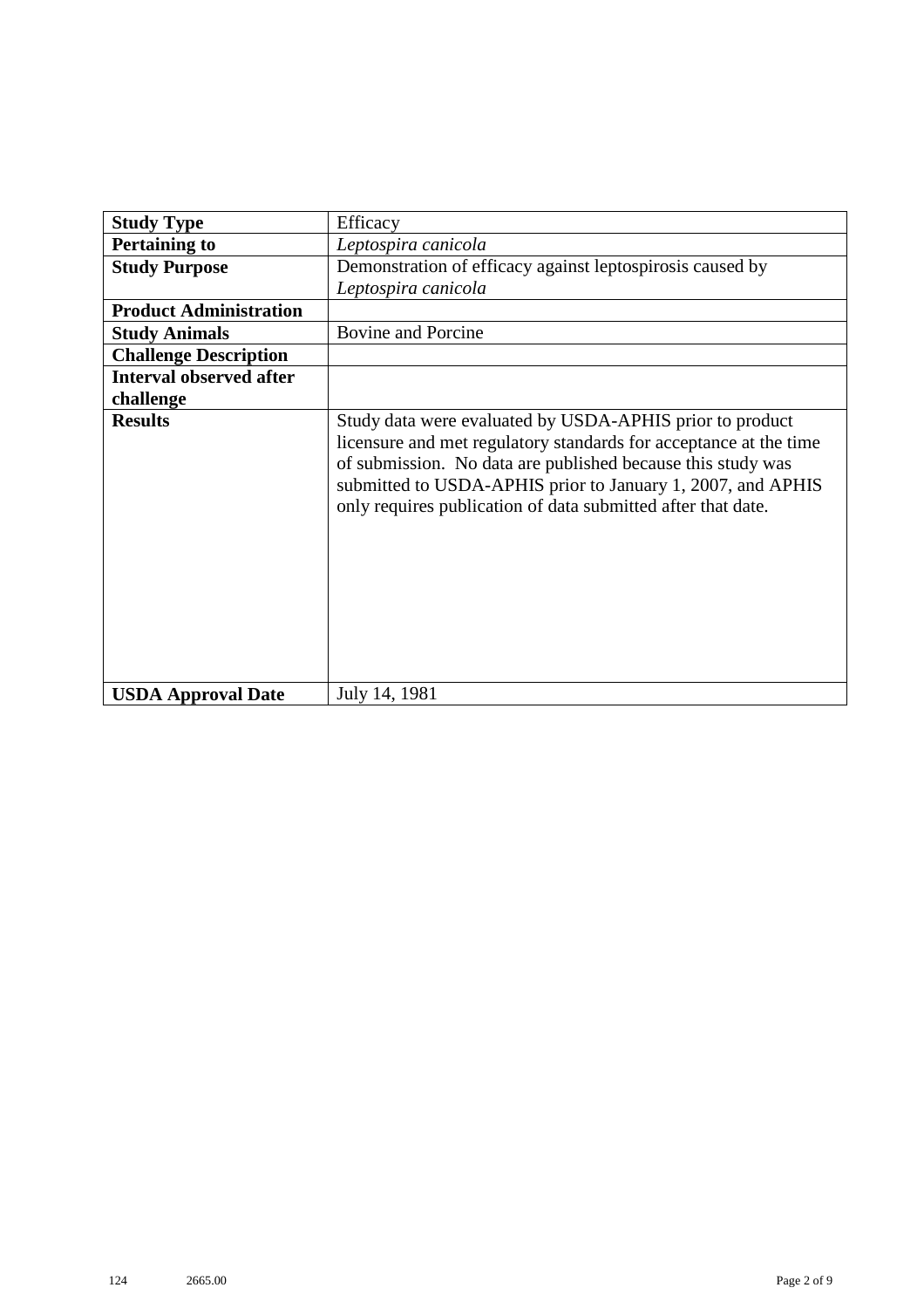| <b>Study Type</b>              | Efficacy                                                                                                                                                                                                                                                                                                                    |  |  |  |  |  |  |  |
|--------------------------------|-----------------------------------------------------------------------------------------------------------------------------------------------------------------------------------------------------------------------------------------------------------------------------------------------------------------------------|--|--|--|--|--|--|--|
| <b>Pertaining to</b>           | Leptospira grippotyphosa                                                                                                                                                                                                                                                                                                    |  |  |  |  |  |  |  |
| <b>Study Purpose</b>           | Demonstration of efficacy against leptospirosis caused by                                                                                                                                                                                                                                                                   |  |  |  |  |  |  |  |
|                                | Leptospira grippotyphosa                                                                                                                                                                                                                                                                                                    |  |  |  |  |  |  |  |
| <b>Product Administration</b>  |                                                                                                                                                                                                                                                                                                                             |  |  |  |  |  |  |  |
| <b>Study Animals</b>           | <b>Bovine and Porcine</b>                                                                                                                                                                                                                                                                                                   |  |  |  |  |  |  |  |
| <b>Challenge Description</b>   |                                                                                                                                                                                                                                                                                                                             |  |  |  |  |  |  |  |
| <b>Interval observed after</b> |                                                                                                                                                                                                                                                                                                                             |  |  |  |  |  |  |  |
| challenge                      |                                                                                                                                                                                                                                                                                                                             |  |  |  |  |  |  |  |
| <b>Results</b>                 | Study data were evaluated by USDA-APHIS prior to product<br>licensure and met regulatory standards for acceptance at the time<br>of submission. No data are published because this study was<br>submitted to USDA-APHIS prior to January 1, 2007, and APHIS<br>only requires publication of data submitted after that date. |  |  |  |  |  |  |  |
| <b>USDA Approval Date</b>      | July 14, 1981                                                                                                                                                                                                                                                                                                               |  |  |  |  |  |  |  |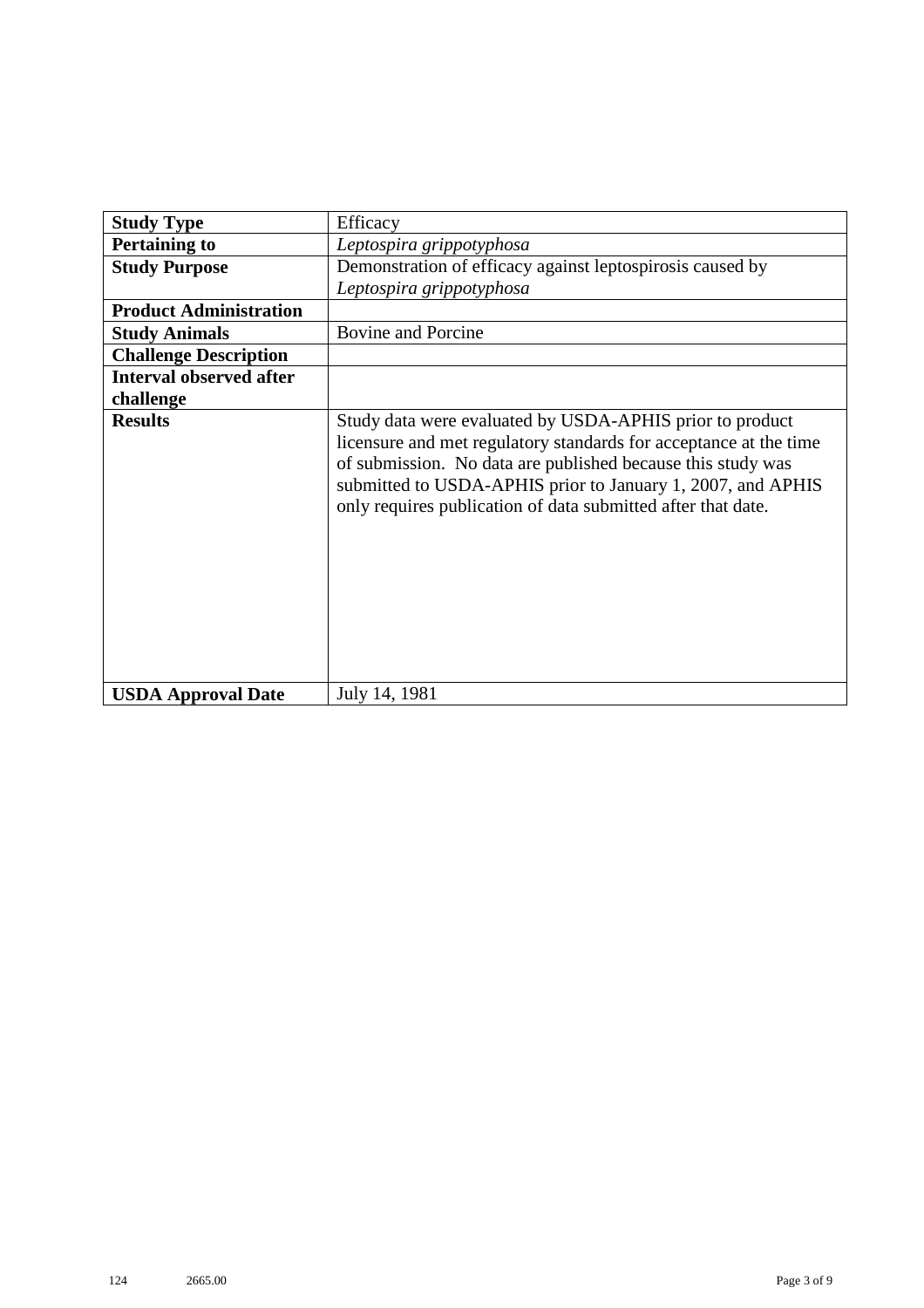| <b>Study Type</b>              | Efficacy                                                                                                                                                                                                                                                                                                                    |  |  |  |  |  |  |
|--------------------------------|-----------------------------------------------------------------------------------------------------------------------------------------------------------------------------------------------------------------------------------------------------------------------------------------------------------------------------|--|--|--|--|--|--|
| <b>Pertaining to</b>           | Leptospira hardjo                                                                                                                                                                                                                                                                                                           |  |  |  |  |  |  |
| <b>Study Purpose</b>           | Demonstration of efficacy against leptospirosis caused by                                                                                                                                                                                                                                                                   |  |  |  |  |  |  |
|                                | Leptospira hardjo                                                                                                                                                                                                                                                                                                           |  |  |  |  |  |  |
| <b>Product Administration</b>  |                                                                                                                                                                                                                                                                                                                             |  |  |  |  |  |  |
| <b>Study Animals</b>           | <b>Bovine and Porcine</b>                                                                                                                                                                                                                                                                                                   |  |  |  |  |  |  |
| <b>Challenge Description</b>   |                                                                                                                                                                                                                                                                                                                             |  |  |  |  |  |  |
| <b>Interval observed after</b> |                                                                                                                                                                                                                                                                                                                             |  |  |  |  |  |  |
| challenge                      |                                                                                                                                                                                                                                                                                                                             |  |  |  |  |  |  |
| <b>Results</b>                 | Study data were evaluated by USDA-APHIS prior to product<br>licensure and met regulatory standards for acceptance at the time<br>of submission. No data are published because this study was<br>submitted to USDA-APHIS prior to January 1, 2007, and APHIS<br>only requires publication of data submitted after that date. |  |  |  |  |  |  |
| <b>USDA Approval Date</b>      | July 14, 1981                                                                                                                                                                                                                                                                                                               |  |  |  |  |  |  |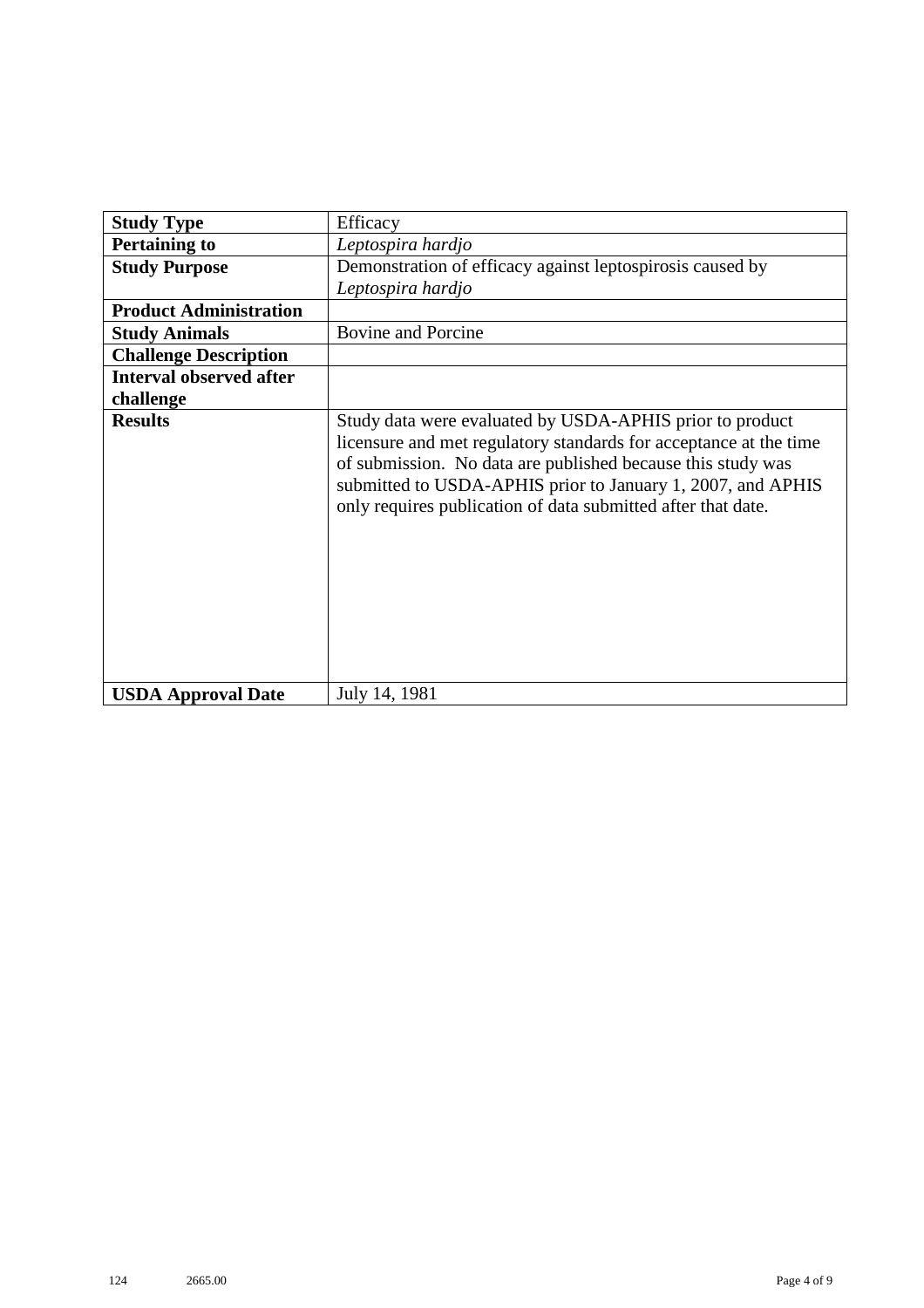| <b>Study Type</b>              | Efficacy                                                       |                                                                         |            |  |  |  |  |  |  |
|--------------------------------|----------------------------------------------------------------|-------------------------------------------------------------------------|------------|--|--|--|--|--|--|
| <b>Pertaining to</b>           | Leptospira hardjo                                              |                                                                         |            |  |  |  |  |  |  |
| <b>Study Purpose</b>           | Demonstration of efficacy against Leptospira borgpetersenii    |                                                                         |            |  |  |  |  |  |  |
|                                | serovar hardjo-bovis                                           |                                                                         |            |  |  |  |  |  |  |
| <b>Product Administration</b>  | Two doses, 21 days apart, Subcutaneously                       |                                                                         |            |  |  |  |  |  |  |
| <b>Study Animals</b>           | 32 bovine (21 vaccinates, 11 controls), 6 months of age        |                                                                         |            |  |  |  |  |  |  |
| <b>Challenge Description</b>   | Challenged with Leptospira borgpetersenii serovar hardjo-bovis |                                                                         |            |  |  |  |  |  |  |
|                                | on 84, 85 and 86 days after the second vaccination             |                                                                         |            |  |  |  |  |  |  |
| <b>Interval observed after</b> | Cattle were observed daily after challenge. Urine samples were |                                                                         |            |  |  |  |  |  |  |
| challenge                      | taken weekly for 8 weeks. On day 56 and 57 after challenge,    |                                                                         |            |  |  |  |  |  |  |
|                                |                                                                | kidneys, ovaries, and uterine tissues were cultured for Leptospira      |            |  |  |  |  |  |  |
|                                | isolation.                                                     |                                                                         |            |  |  |  |  |  |  |
| <b>Results</b>                 |                                                                | An animal was considered affected if urine cultures were                |            |  |  |  |  |  |  |
|                                |                                                                | positive at one or more points after challenge.                         |            |  |  |  |  |  |  |
|                                |                                                                |                                                                         |            |  |  |  |  |  |  |
|                                |                                                                | Results of the study are summarized as follows:                         |            |  |  |  |  |  |  |
|                                |                                                                |                                                                         |            |  |  |  |  |  |  |
|                                |                                                                | Urine cultures were positive for <i>Leptospira</i> on at least one day: |            |  |  |  |  |  |  |
|                                | # Positive / Total<br>% Affected<br>Group                      |                                                                         |            |  |  |  |  |  |  |
|                                | <b>Vaccinates</b><br>0/21<br>0%<br>11/11<br>100%               |                                                                         |            |  |  |  |  |  |  |
|                                | <b>Controls</b>                                                |                                                                         |            |  |  |  |  |  |  |
|                                | Kidney cultures were positive for Leptopsira at necropsy:      |                                                                         |            |  |  |  |  |  |  |
|                                | # Positive / Total<br>Group<br>% Affected                      |                                                                         |            |  |  |  |  |  |  |
|                                | <b>Vaccinates</b><br>$0/21$<br>0%                              |                                                                         |            |  |  |  |  |  |  |
|                                | <b>Controls</b><br>10/11<br>91%                                |                                                                         |            |  |  |  |  |  |  |
|                                |                                                                |                                                                         |            |  |  |  |  |  |  |
|                                |                                                                | Ovary cultures were positive for Leptopsira at necropsy:                |            |  |  |  |  |  |  |
|                                | Group                                                          | # Positive / Total                                                      | % Affected |  |  |  |  |  |  |
|                                | <b>Vaccinates</b>                                              | 0/21                                                                    | 0%         |  |  |  |  |  |  |
|                                | Controls                                                       | 2/11                                                                    | 18%        |  |  |  |  |  |  |
|                                |                                                                |                                                                         |            |  |  |  |  |  |  |
|                                |                                                                | No Leptospira was cultured from the uterine tissue of any of the        |            |  |  |  |  |  |  |
|                                |                                                                | vaccinated or control heifers at necropsy.                              |            |  |  |  |  |  |  |
|                                |                                                                |                                                                         |            |  |  |  |  |  |  |
|                                |                                                                | See tables on the following pages for data.                             |            |  |  |  |  |  |  |
| <b>USDA Approval Date</b>      |                                                                | April 5, 2010                                                           |            |  |  |  |  |  |  |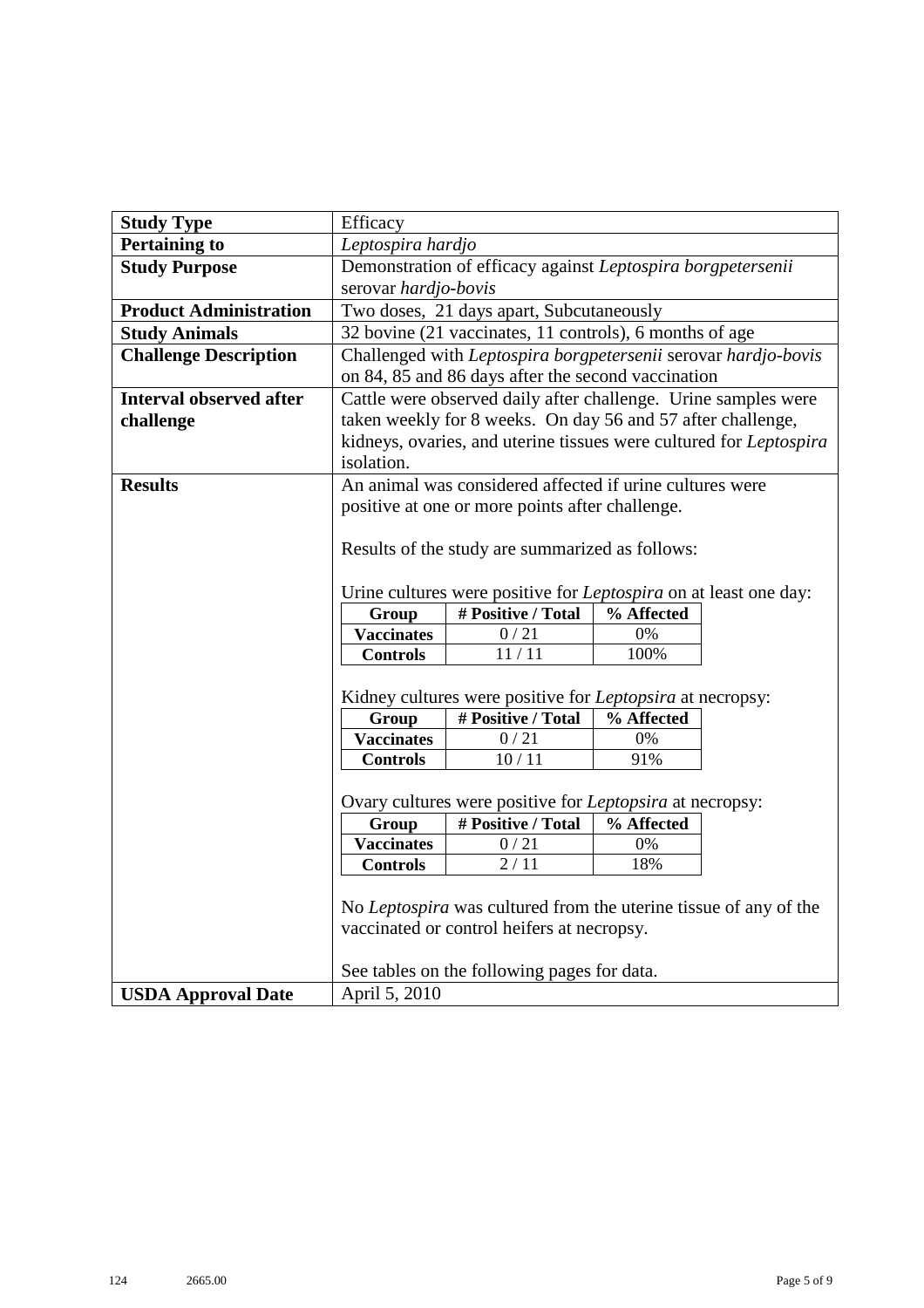### **Urine, Kidney and Ovary Cultures:**

#### **Vaccinates:**

| Animal #       | <b>Weekly Urine Observations</b> |                              |                          |                          |                          |                          |                              |                          | <b>Overall Urine</b> | <b>Kidney</b> | Ovary          |
|----------------|----------------------------------|------------------------------|--------------------------|--------------------------|--------------------------|--------------------------|------------------------------|--------------------------|----------------------|---------------|----------------|
|                | $\mathbf{1}$                     | $\overline{2}$               | 3                        | 4                        | 5                        | 6                        | 7                            | 8                        | Outcome              | Outcome       | <b>Outcome</b> |
| $\overline{2}$ | $\overline{\phantom{a}}$         |                              |                          |                          |                          |                          |                              |                          | Negative             | Negative      | Negative       |
| 7              | $\overline{\phantom{a}}$         | -                            | $\overline{\phantom{0}}$ | $\overline{\phantom{0}}$ |                          | $\overline{a}$           |                              | $\overline{a}$           | Negative             | Negative      | Negative       |
| 10             | $\overline{\phantom{a}}$         | $\qquad \qquad \blacksquare$ | Ξ.                       | ۳                        | $\overline{\phantom{0}}$ | $\overline{\phantom{0}}$ | -                            | $\overline{\phantom{a}}$ | Negative             | Negative      | Negative       |
| 11             | $\overline{\phantom{0}}$         | $\qquad \qquad \blacksquare$ | $\overline{\phantom{0}}$ |                          |                          |                          |                              | $\overline{\phantom{a}}$ | Negative             | Negative      | Negative       |
| 12             | $\overline{\phantom{a}}$         | $\qquad \qquad \blacksquare$ | $\overline{\phantom{0}}$ | ۰                        |                          | $\overline{a}$           |                              | -                        | Negative             | Negative      | Negative       |
| 13             | $\overline{\phantom{a}}$         | $\overline{\phantom{a}}$     | -                        | ۰                        | $\qquad \qquad$          | ۳                        | -                            | -                        | Negative             | Negative      | Negative       |
| 14             | $\overline{\phantom{a}}$         | $\overline{\phantom{a}}$     | -                        | ۳                        | $\overline{\phantom{0}}$ | $\overline{a}$           | -                            | -                        | Negative             | Negative      | Negative       |
| 15             | $\overline{\phantom{a}}$         | $\overline{\phantom{0}}$     | $\overline{\phantom{0}}$ | ۳                        | $\overline{\phantom{0}}$ | ۳                        |                              | $\overline{\phantom{0}}$ | Negative             | Negative      | Negative       |
| 16             | $\overline{\phantom{a}}$         | ۳                            |                          |                          |                          |                          |                              | $\overline{a}$           | Negative             | Negative      | Negative       |
| 17             | $\overline{\phantom{a}}$         | ۰                            |                          |                          |                          |                          |                              | $\overline{a}$           | Negative             | Negative      | Negative       |
| 30             | $\overline{\phantom{a}}$         | $\overline{\phantom{a}}$     | $\overline{\phantom{0}}$ | ۰                        | $\overline{\phantom{0}}$ | -                        | $\qquad \qquad \blacksquare$ | $\overline{a}$           | Negative             | Negative      | Negative       |
| 32             | $\overline{\phantom{a}}$         | $\overline{\phantom{0}}$     |                          |                          |                          | $\overline{a}$           |                              | $\overline{\phantom{0}}$ | Negative             | Negative      | Negative       |
| 37             | $\blacksquare$                   |                              |                          |                          |                          |                          |                              |                          | Negative             | Negative      | Negative       |
| 41             | $\overline{\phantom{a}}$         | ۰                            |                          |                          |                          |                          |                              | $\overline{a}$           | Negative             | Negative      | Negative       |
| 42             | $\overline{\phantom{a}}$         | $\qquad \qquad \blacksquare$ |                          | ۳                        |                          | $\overline{a}$           |                              | $\overline{a}$           | Negative             | Negative      | Negative       |
| 43             | $\overline{\phantom{a}}$         | ۰                            | $\overline{\phantom{0}}$ | ۳                        |                          | $\overline{a}$           |                              | $\overline{\phantom{0}}$ | Negative             | Negative      | Negative       |
| 49             | $\overline{\phantom{a}}$         | $\qquad \qquad \blacksquare$ | $\overline{\phantom{0}}$ |                          |                          |                          |                              | $\overline{\phantom{0}}$ | Negative             | Negative      | Negative       |
| 50             | $\overline{\phantom{a}}$         | ۰                            |                          |                          |                          | ۳                        |                              | -                        | Negative             | Negative      | Negative       |
| 51             | $\overline{\phantom{a}}$         | $\qquad \qquad \blacksquare$ | -                        | ۰                        | $\qquad \qquad$          | ۳                        | ۰                            | $\overline{a}$           | Negative             | Negative      | Negative       |
| 53             | $\overline{\phantom{a}}$         | $\overline{\phantom{0}}$     | -                        |                          | ۰                        | $\overline{a}$           | $\overline{a}$               | $\overline{a}$           | Negative             | Negative      | Negative       |
| 54             | $\overline{\phantom{a}}$         |                              |                          |                          |                          |                          |                              | -                        | Negative             | Negative      | Negative       |

### **Controls:**

| Animal # | <b>Weekly Urine Observations</b> |                          |                          |                          |     |     |     |                          | <b>Overall Urine</b> | <b>Kidney</b>   | Ovary           |
|----------|----------------------------------|--------------------------|--------------------------|--------------------------|-----|-----|-----|--------------------------|----------------------|-----------------|-----------------|
|          |                                  | 2                        | 3                        | 4                        | 5   | o   | 7   | 8                        | <b>Outcome</b>       | <b>Outcome</b>  | <b>Outcome</b>  |
| 4        | -                                |                          | $+$                      | $+$                      | $+$ | $+$ | $+$ | $\overline{\phantom{0}}$ | <b>Positive</b>      | Negative        | Negative        |
| 5        | $\overline{\phantom{0}}$         |                          | $+$                      | $+$                      | $+$ | $+$ | $+$ | $+$                      | <b>Positive</b>      | <b>Positive</b> | Positive        |
| 6        | $\overline{\phantom{a}}$         | ۰                        | $+$                      | $+$                      | $+$ | $+$ | $+$ | $+$                      | <b>Positive</b>      | <b>Positive</b> | Negative        |
| 9        | $\overline{\phantom{0}}$         |                          |                          | $+$                      | $+$ | $+$ | $+$ | $+$                      | <b>Positive</b>      | <b>Positive</b> | Negative        |
| 23       | $\overline{\phantom{0}}$         | $\overline{\phantom{0}}$ | $\overline{\phantom{0}}$ | $+$                      | $+$ |     | $+$ | $+$                      | Positive             | <b>Positive</b> | Negative        |
| 27       | -                                | ۰                        | $+$                      | $+$                      | $+$ | -   |     | $\pm$                    | <b>Positive</b>      | <b>Positive</b> | Negative        |
| 28       | $\overline{\phantom{a}}$         | ۰                        | $+$                      | $+$                      | $+$ | $+$ | $+$ | $\overline{\phantom{0}}$ | <b>Positive</b>      | <b>Positive</b> | <b>Positive</b> |
| 31       | $\overline{\phantom{a}}$         |                          |                          | -                        |     | $+$ | $+$ | $\qquad \qquad -$        | <b>Positive</b>      | Positive        | Negative        |
| 34       | $\overline{\phantom{0}}$         |                          | $+$                      | $\overline{\phantom{0}}$ | $+$ | $+$ | $+$ | $+$                      | Positive             | Positive        | Negative        |
| 35       | -                                |                          |                          | $+$                      | $+$ | -   | $+$ | $+$                      | <b>Positive</b>      | <b>Positive</b> | Negative        |
| 52       | $\overline{\phantom{a}}$         |                          |                          | $+$                      | $+$ | $+$ | $+$ | $\overline{\phantom{0}}$ | Positive             | <b>Positive</b> | Negative        |

Weekly Urine Observations:

- = Urine sample was negative for *Leptospira* 

+ = Urine sample was positive for *Leptospira* (highlighted yellow)

Overall Urine / Kidney / Ovary Outcome:

Negative = All urine samples / kidney / ovary were negative for *Leptospira*

Positive = At least one urine sample / kidney / ovary was positive for *Leptospira* (highlighted yellow)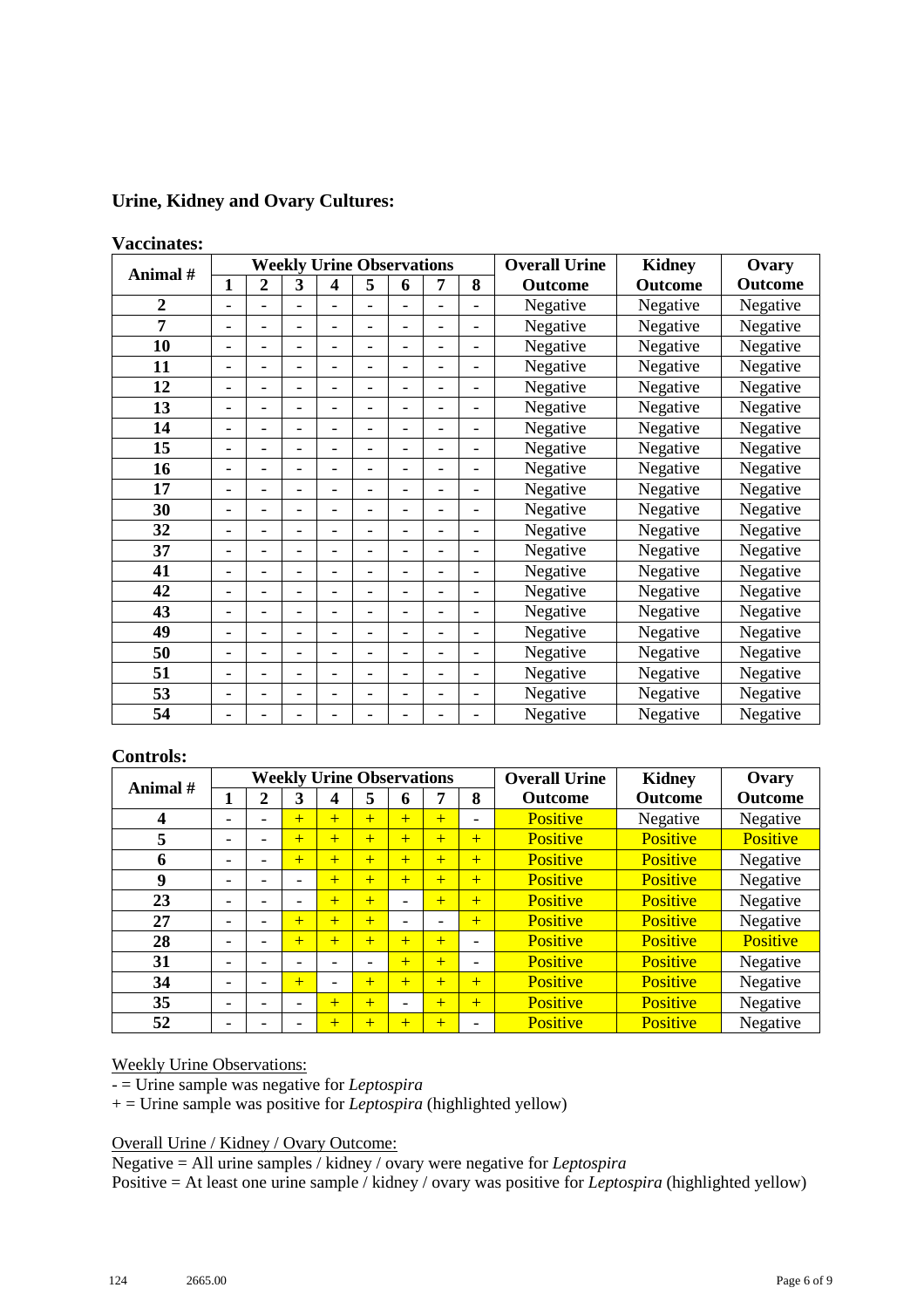| <b>Study Type</b>              | Efficacy                                                                                                                                                                                                                                                                                                                    |  |  |  |  |  |  |  |
|--------------------------------|-----------------------------------------------------------------------------------------------------------------------------------------------------------------------------------------------------------------------------------------------------------------------------------------------------------------------------|--|--|--|--|--|--|--|
| <b>Pertaining to</b>           | Leptospira icterohaemorrhagiae                                                                                                                                                                                                                                                                                              |  |  |  |  |  |  |  |
| <b>Study Purpose</b>           | Demonstration of efficacy against leptospirosis caused by                                                                                                                                                                                                                                                                   |  |  |  |  |  |  |  |
|                                | Leptospira icterohaemorrhagiae                                                                                                                                                                                                                                                                                              |  |  |  |  |  |  |  |
| <b>Product Administration</b>  |                                                                                                                                                                                                                                                                                                                             |  |  |  |  |  |  |  |
| <b>Study Animals</b>           | <b>Bovine and Porcine</b>                                                                                                                                                                                                                                                                                                   |  |  |  |  |  |  |  |
| <b>Challenge Description</b>   |                                                                                                                                                                                                                                                                                                                             |  |  |  |  |  |  |  |
| <b>Interval observed after</b> |                                                                                                                                                                                                                                                                                                                             |  |  |  |  |  |  |  |
| challenge                      |                                                                                                                                                                                                                                                                                                                             |  |  |  |  |  |  |  |
| <b>Results</b>                 | Study data were evaluated by USDA-APHIS prior to product<br>licensure and met regulatory standards for acceptance at the time<br>of submission. No data are published because this study was<br>submitted to USDA-APHIS prior to January 1, 2007, and APHIS<br>only requires publication of data submitted after that date. |  |  |  |  |  |  |  |
| <b>USDA Approval Date</b>      | July 14, 1981                                                                                                                                                                                                                                                                                                               |  |  |  |  |  |  |  |